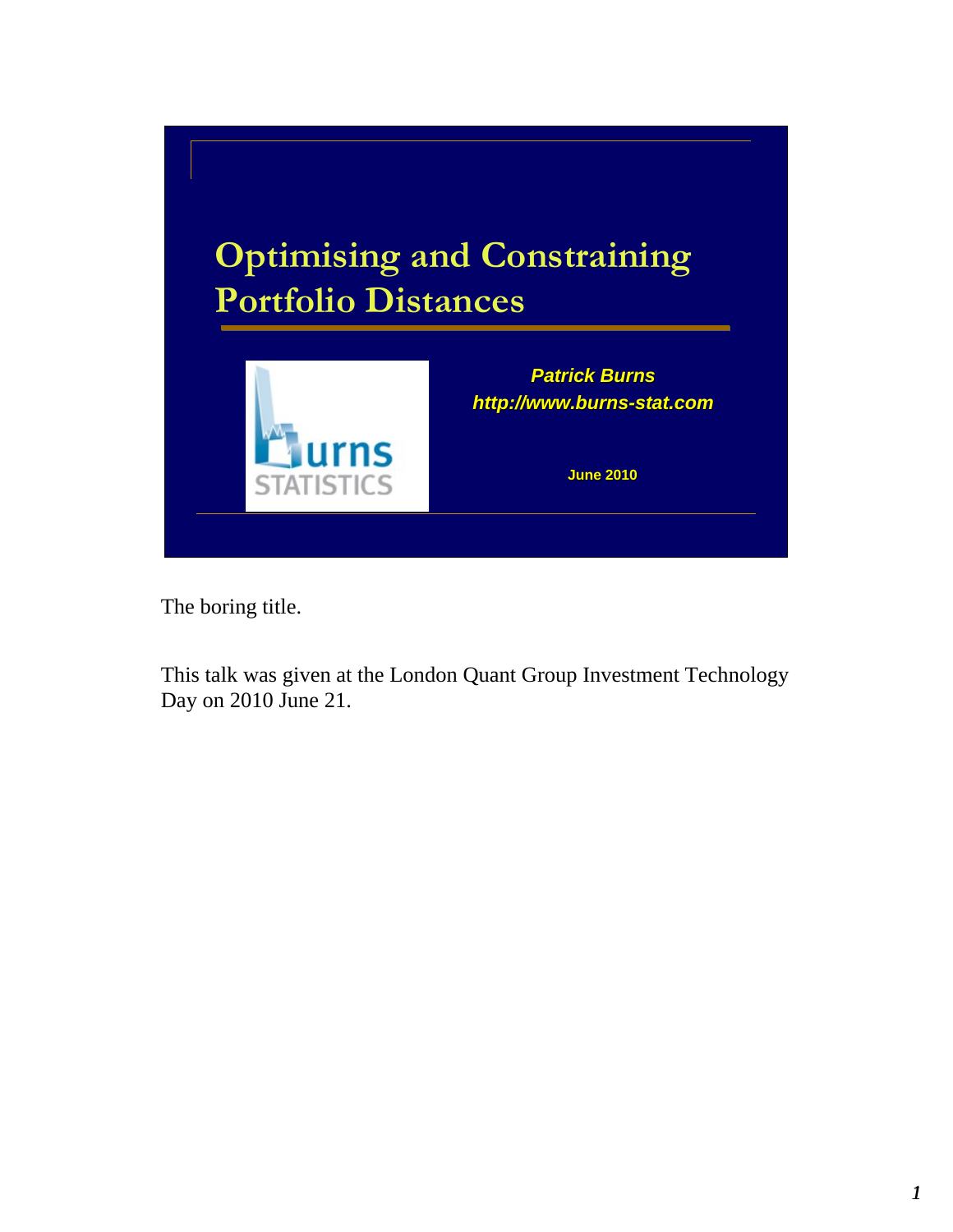

The real title.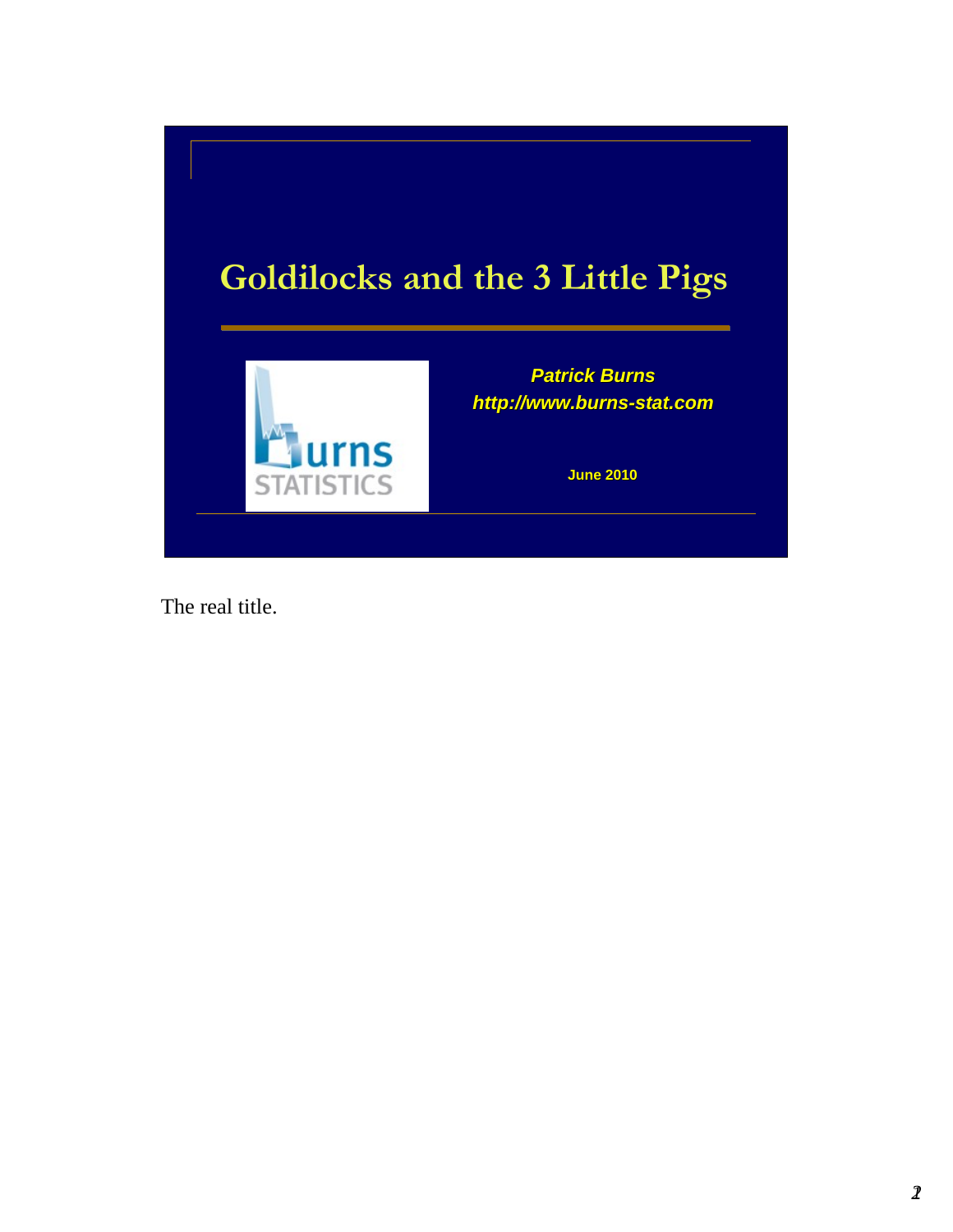

The 2010 Spring Seminar of LQG included a debate on optimisation versus not optimising. I'll provide a synopsis of that debate, but I want to do that from the perspective of a fundamental fund manager.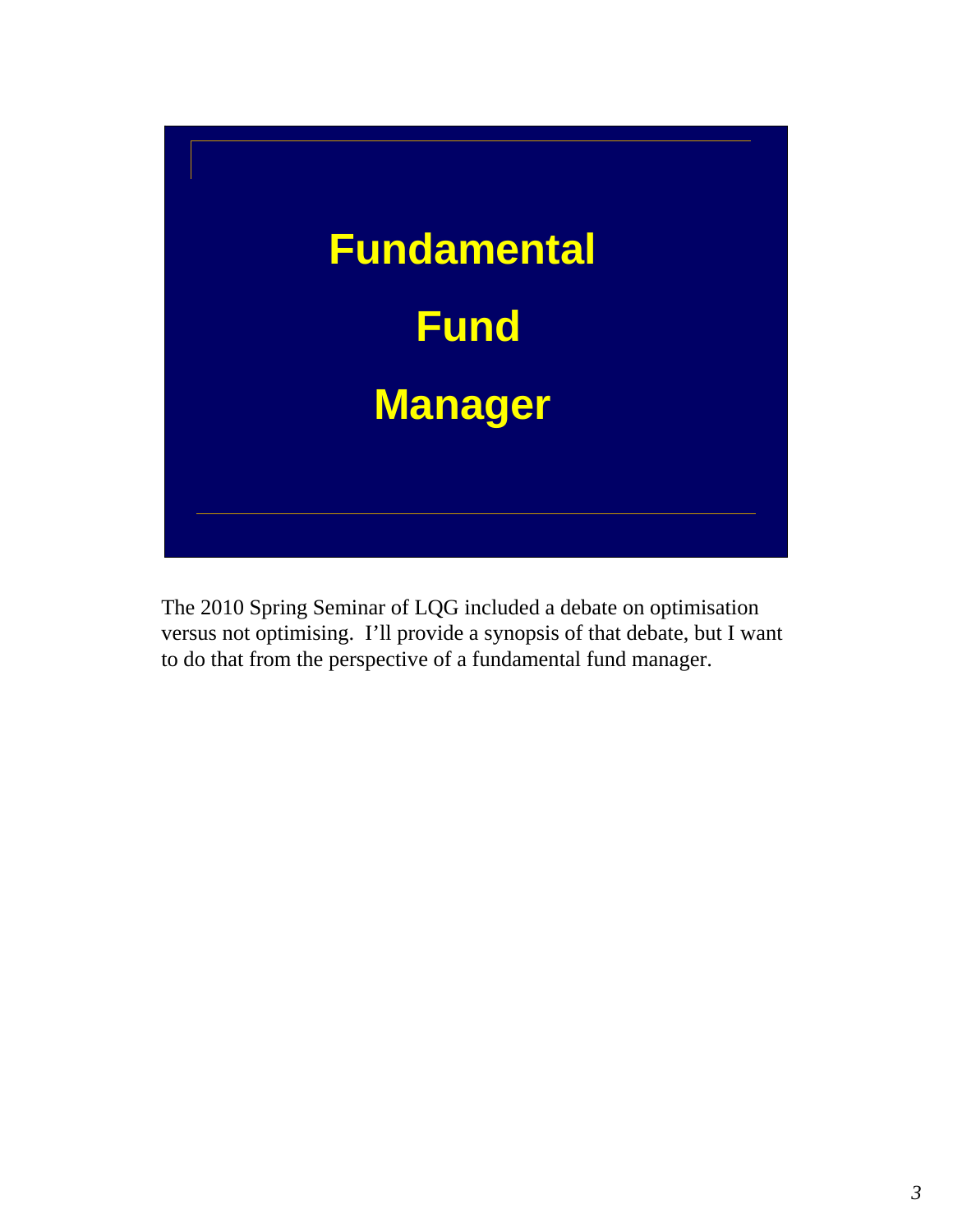

Sebastian Ceria of Axioma argued for optimisation.

His position can be summarised as: we put everything that we know into the machine and press the button, how can that not be the best that we can do?

We fundamental fund managers are likely to say that it's too hard. In particular, we don't know how to create expected returns. (And we don't think that quants can do it either – they just won't admit it.)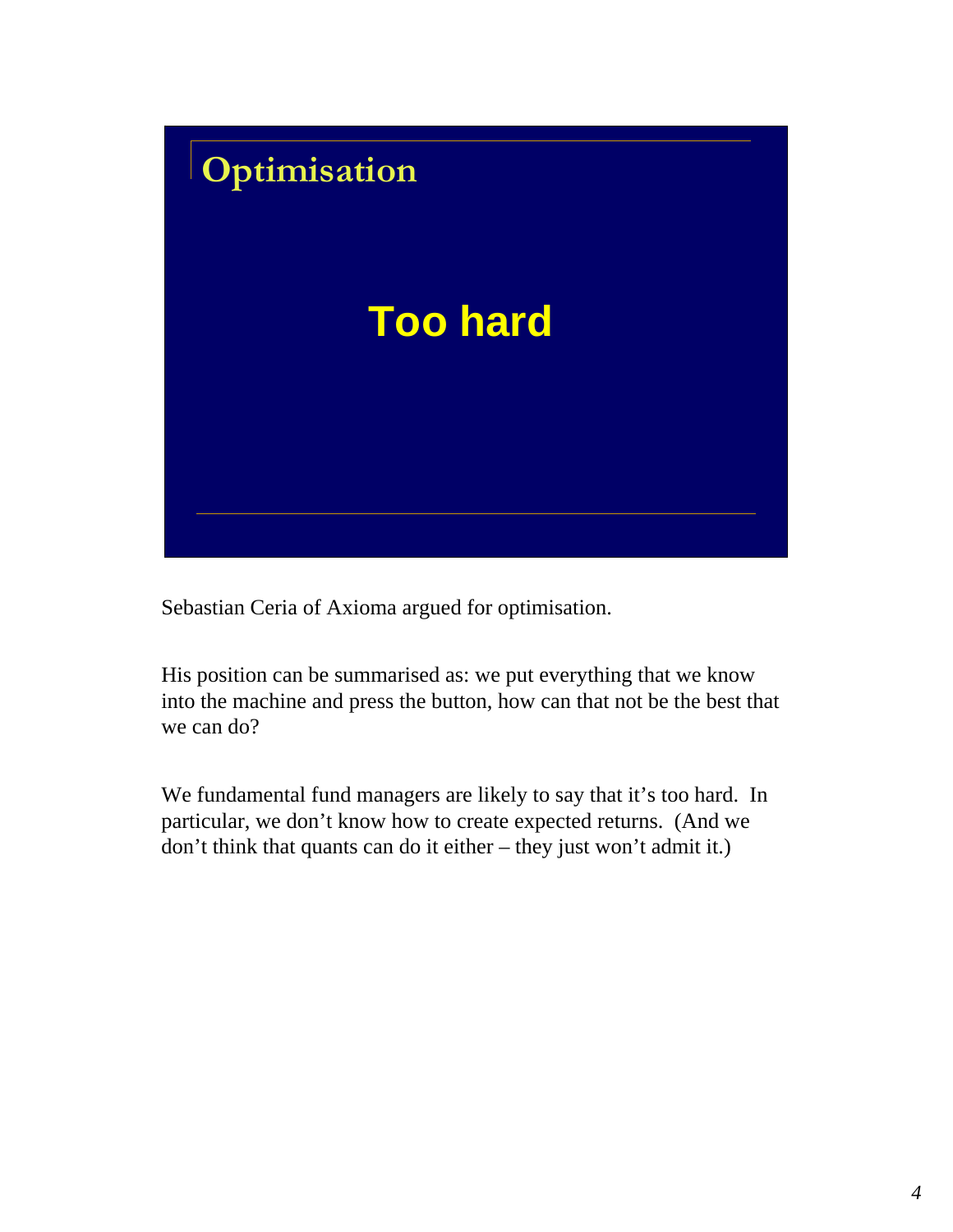

Jason MacQueen of R-squared argued against optimisation.

He agrees that creating expected returns is too hard. His alternative is to use the positions of the portfolio and a variance matrix to create a set of implied expected returns. If those implied returns don't match with our view, then we submit proposed changes to our portfolio until we get implied expected returns that we do like.

We fundamental fund managers are likely to think this is too slow. It is an iterative process, an iterative process that involves contact with nerds. (And we hear rumour that quants are fighting among themselves about how well the procedure actually works.)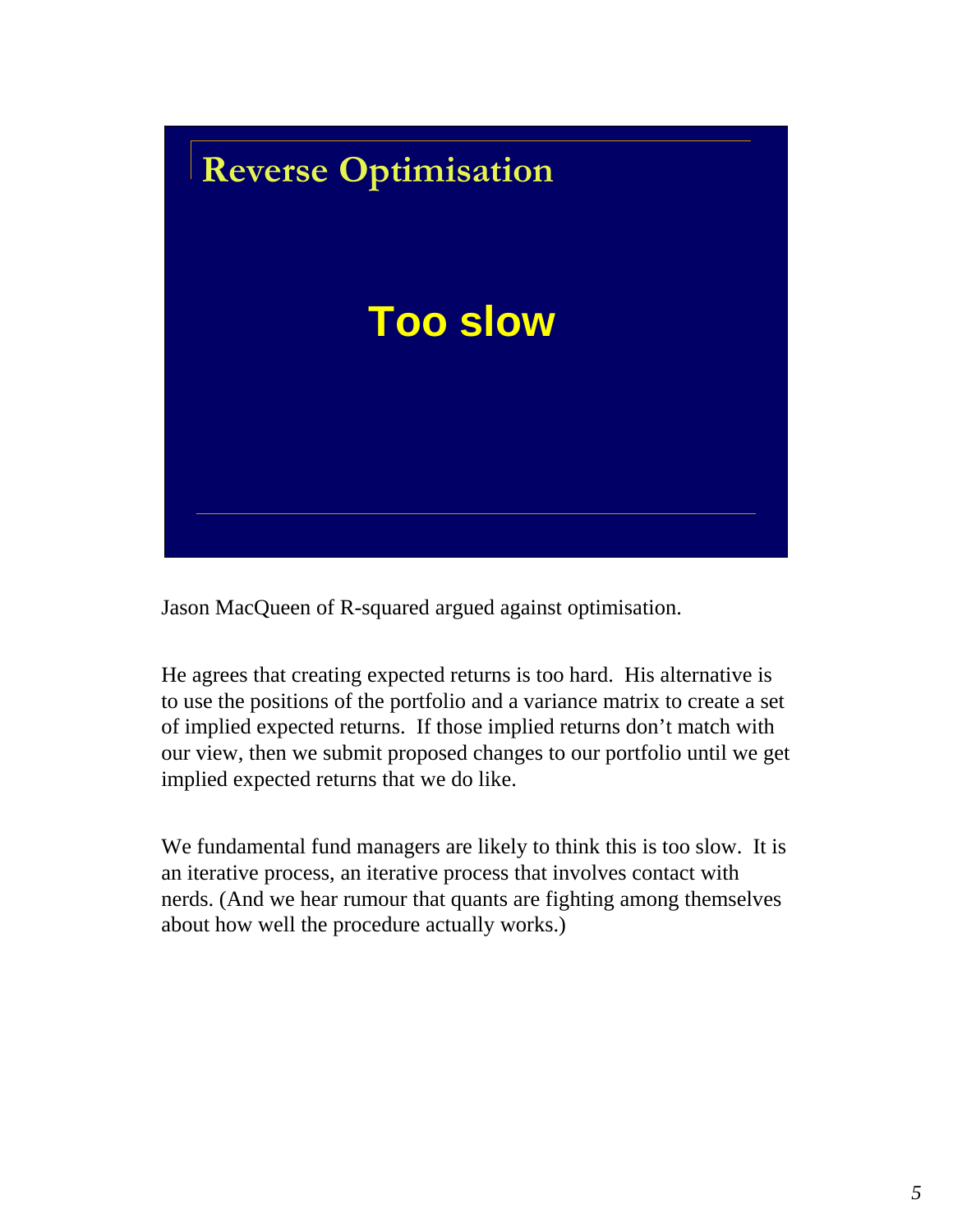

We are looking for something that is "just right". What might that something look like?

I don't know, but I do have a proposal.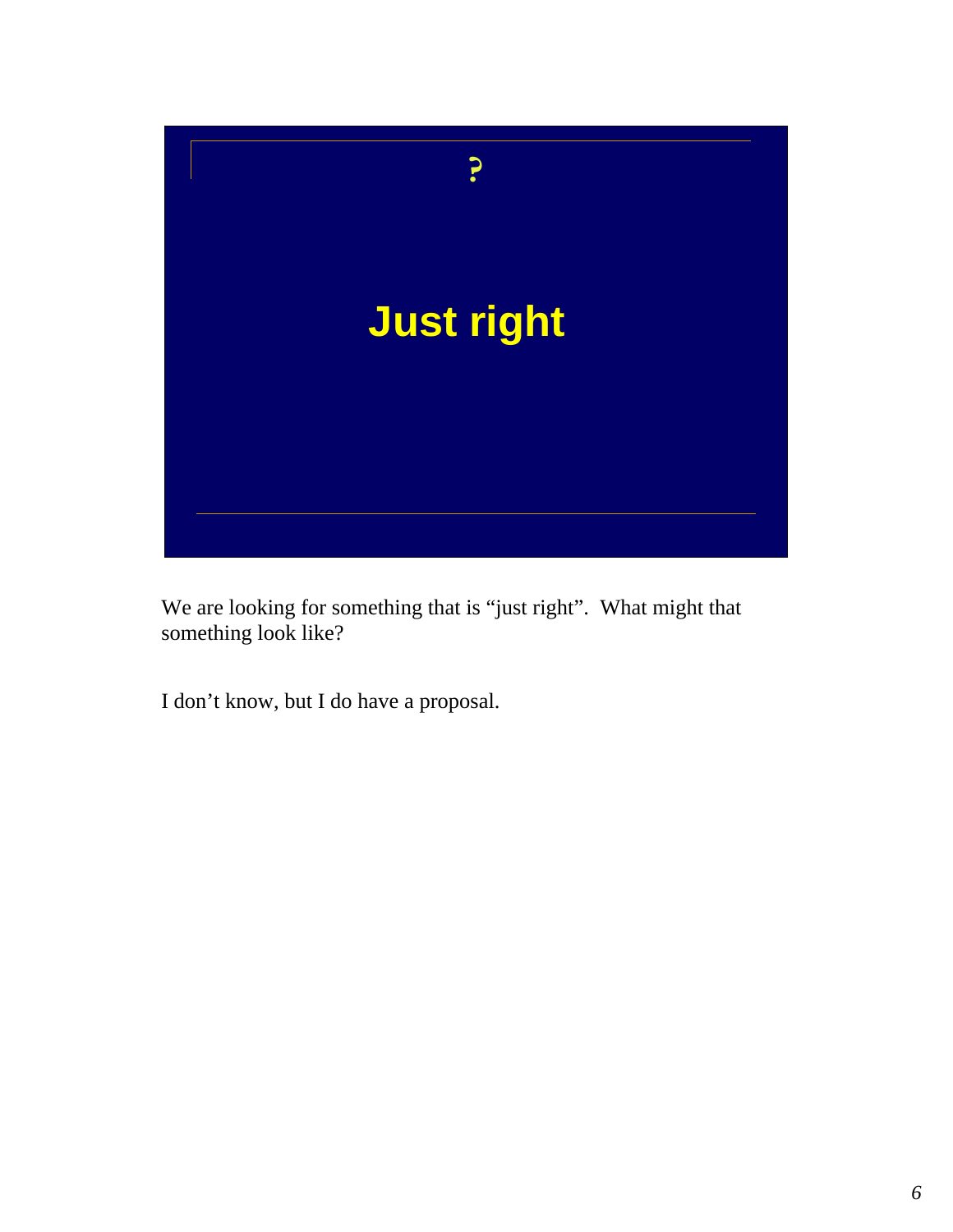

We need a couple of definitions before we get to the proposal.

We need a sense of distance between two portfolios.

One way of thinking of the distance is the amount of money (buys plus sells) that it takes to get from one portfolio to the other.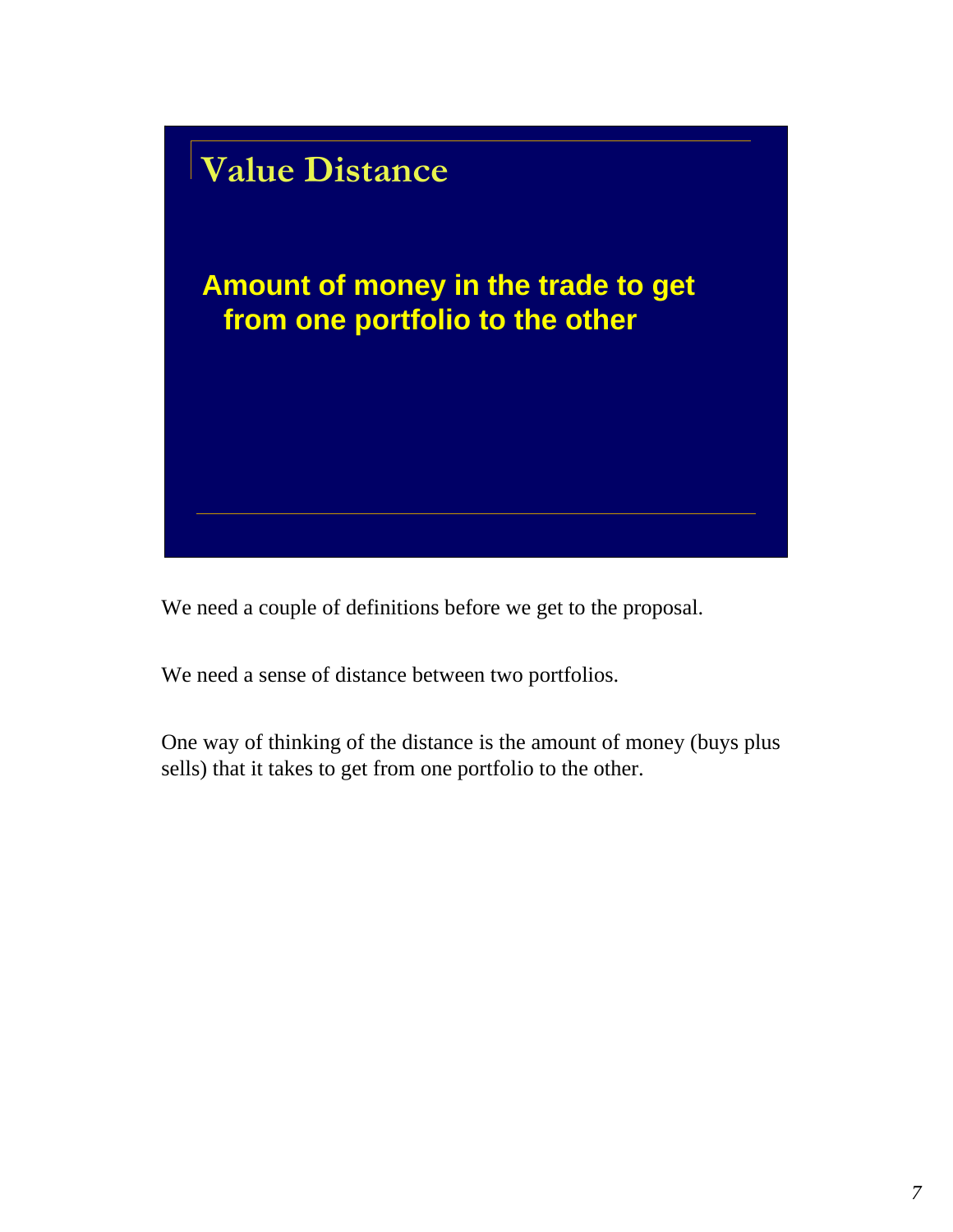

An alternative definition is the sum of the difference in weights between the two portfolios.

If the gross value of the two portfolios are equal, then these two definitions are equivalent.\* But they are different for portfolios that differ in size.

In particular, the weight distance can be zero but the value distance positive. For example, if the second portfolio has double each of the positions of the first, then the weights are equal but the value distance is the gross value of the first portfolio. This will be important later.

\* For long-short portfolios I believe the equivalence depends on the definition of weight to be position value divided by gross value.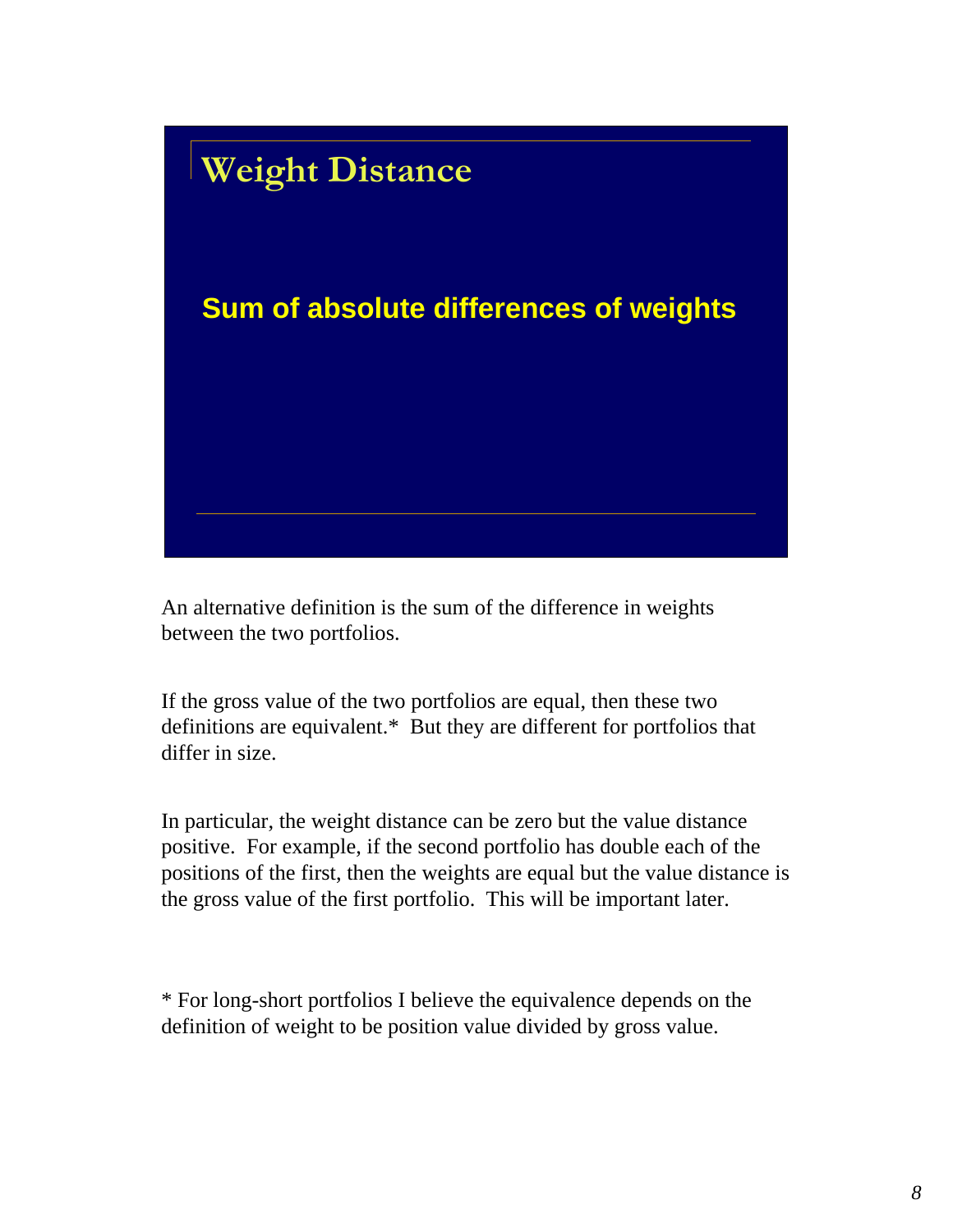

Fundamental fund managers know the assets that they like. If pushed, they can probably be persuaded to put weights on those assets to create an ideal Target Portfolio.

My proposal is to find the portfolio that is closest to the target portfolio subject to the constraints being obeyed. One of the constraints might be (or probably should be) turnover. Or perhaps it would be a constraint on the transaction costs.

The software that does this, more standard optimisation and generates random portfolios is Portfolio Probe.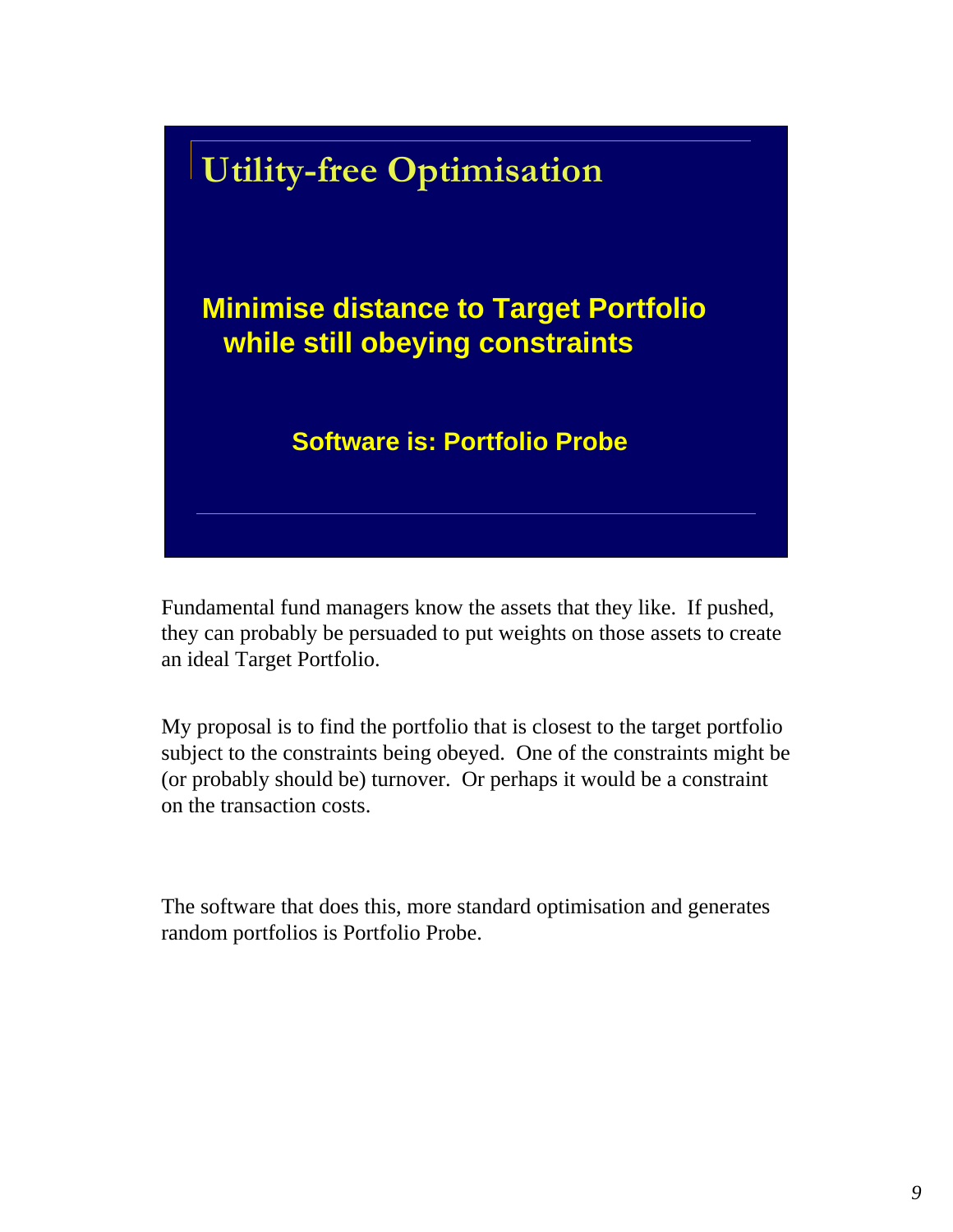

That application is what I think might generate some sales. But that is not why I thought of portfolio distances.

It might be thought that I sit around with my Planning Committee (pictured above) and we come up with ideas that are most likely to create sales. Actually I sit around with my Planning Committee and we try to come up with the toys that I'd most like to play with. Once I've played with them, I'm willing to share.

In order to tell you about the toy I wanted to play with, I need to tell you a story.

A story that involves pigs.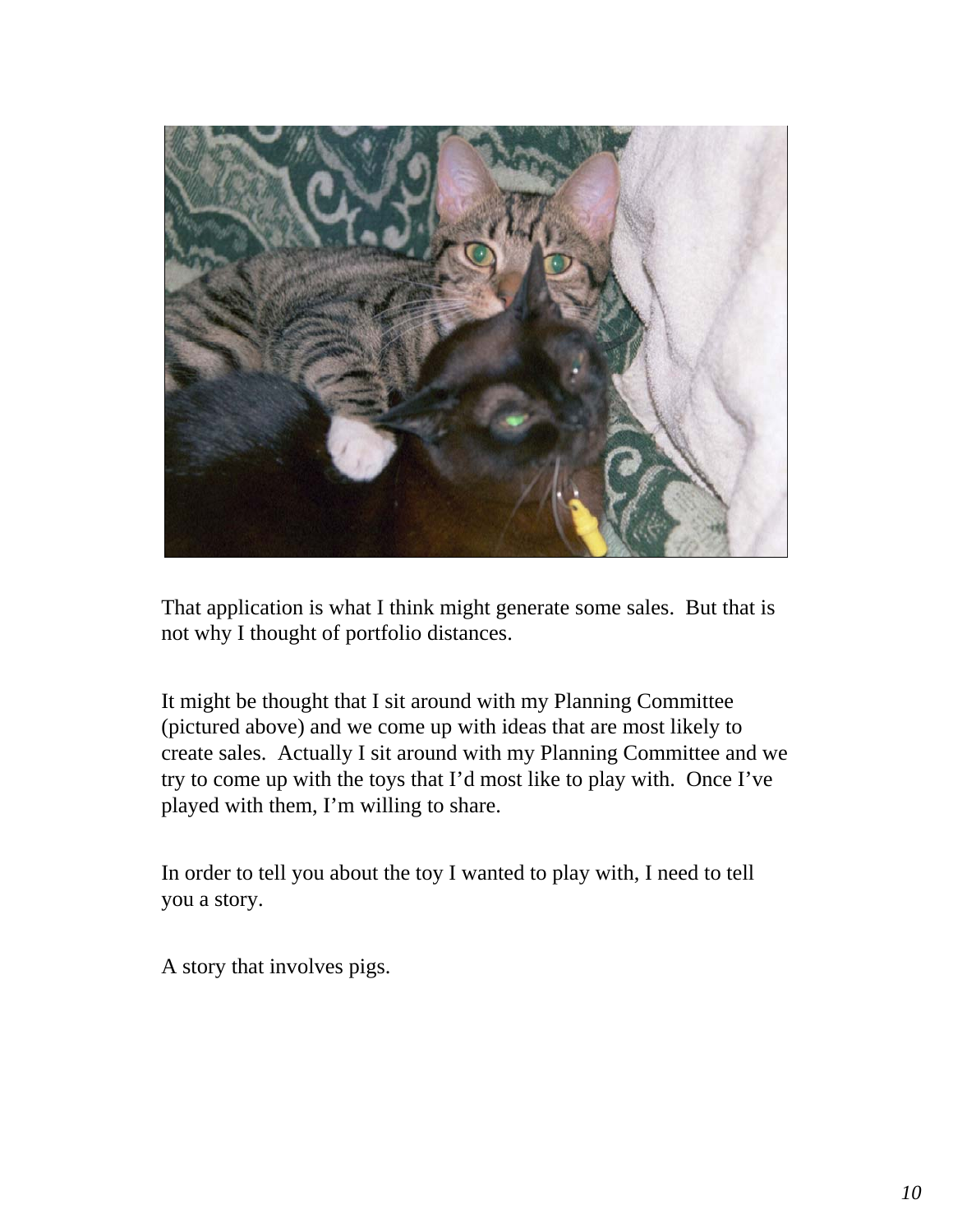

The story also involves random portfolios.

The idea of random portfolios is very simple. We are just taking a sample from the population of portfolios that obey a given set of constraints.

There are numerous applications of random portfolios – many of which have yet to be discovered.

The killer application for random portfolios is performance measurement.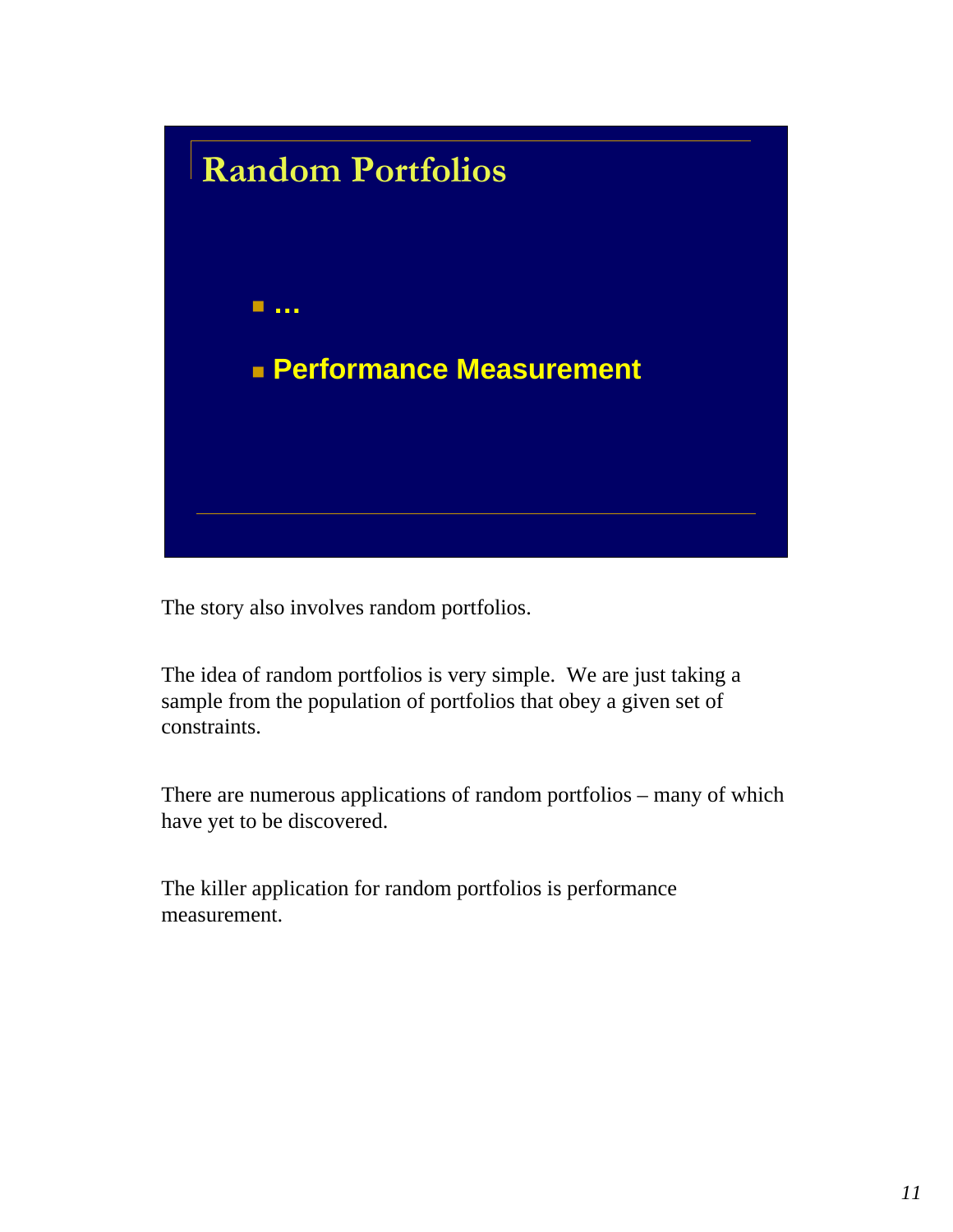

The static method of using random portfolios for performance measurement is very easy to do.

We have a time period of interest – in this case it is the year 2008.

We generate a number of random portfolios that obey the constraints of the fund at the beginning of the time period. We hold those portfolios throughout the time period. We find the distribution of returns of the random portfolios, and see where the return of the actual fund fits in.

In this case it doesn't do very well. This is a momentum strategy so we wouldn't expect it to do very well in 2008.

Note that there is no problem using risk-adjusted returns or some other utility instead of returns.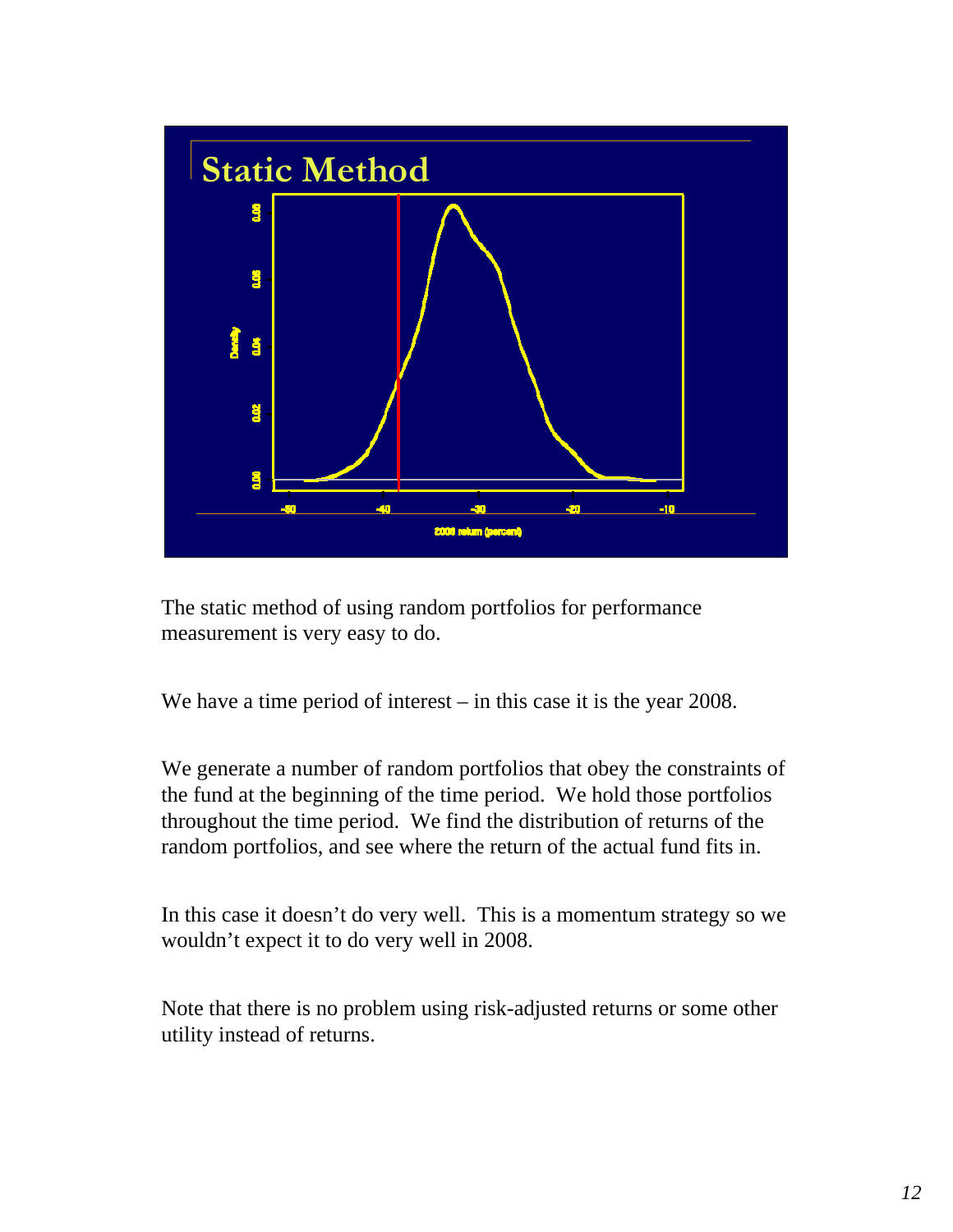

There is a second approach that is more powerful, so we'll rescale the picture.

The second approach is more powerful because we use more information.

Sometimes we know some or all of the positions of the fund at the beginning of the time period, and we have a sense of the turnover of the fund throughout the period.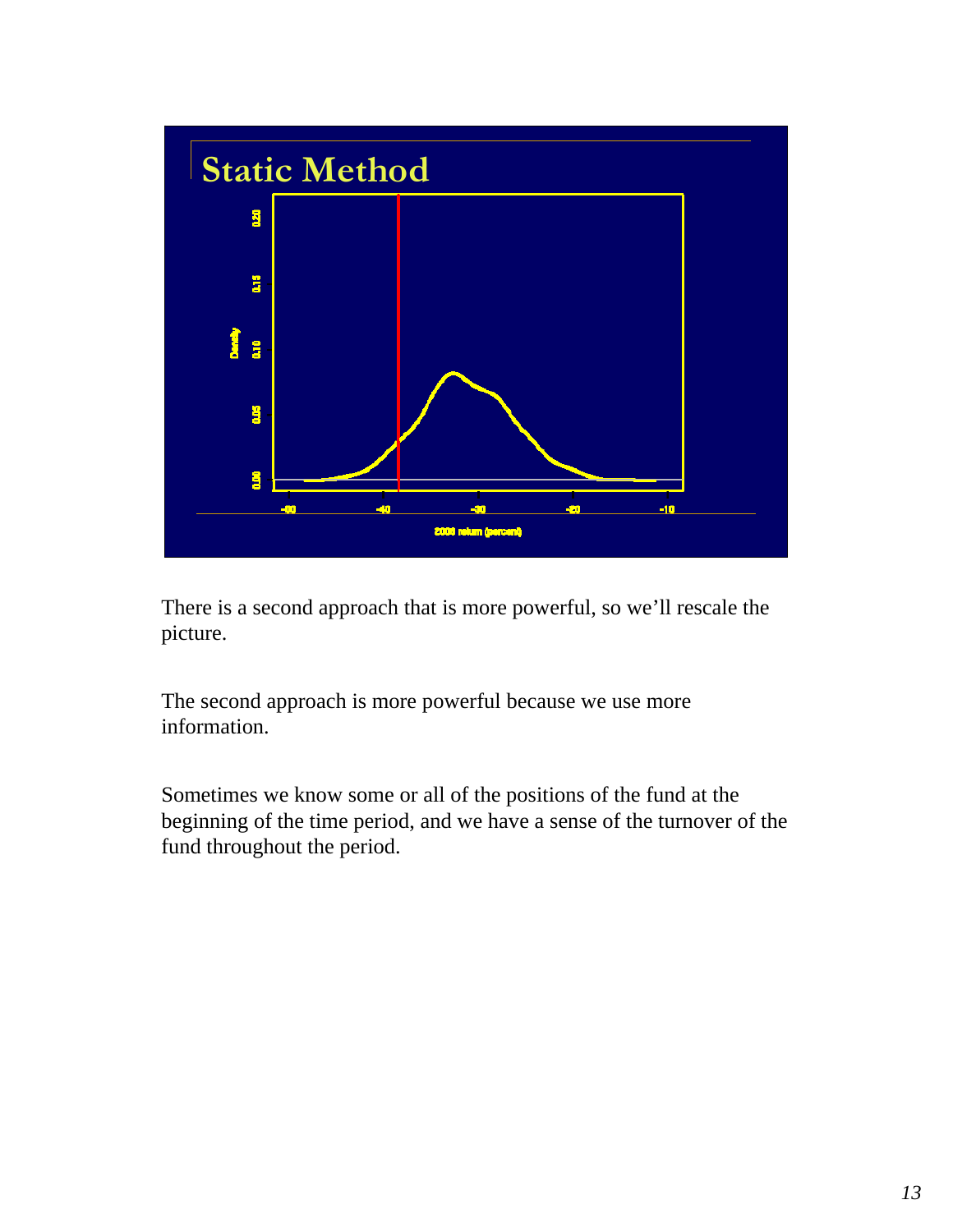

In this case we know all of the positions at the start of the period, and the turnover is 400% (buys plus sells) evenly spaced throughout the year.

To get one random path we start where the fund does at the beginning of the period, make random trades throughout the year obeying the constraints (and the turnover).

We do that a number of times to get the distribution of returns.

In this case the fund still doesn't do very well, but it is better in this distribution than in the static distribution.

The green distribution is the most important thing in the talk. This is what gives really useful performance measurement. This is what can transform fund management.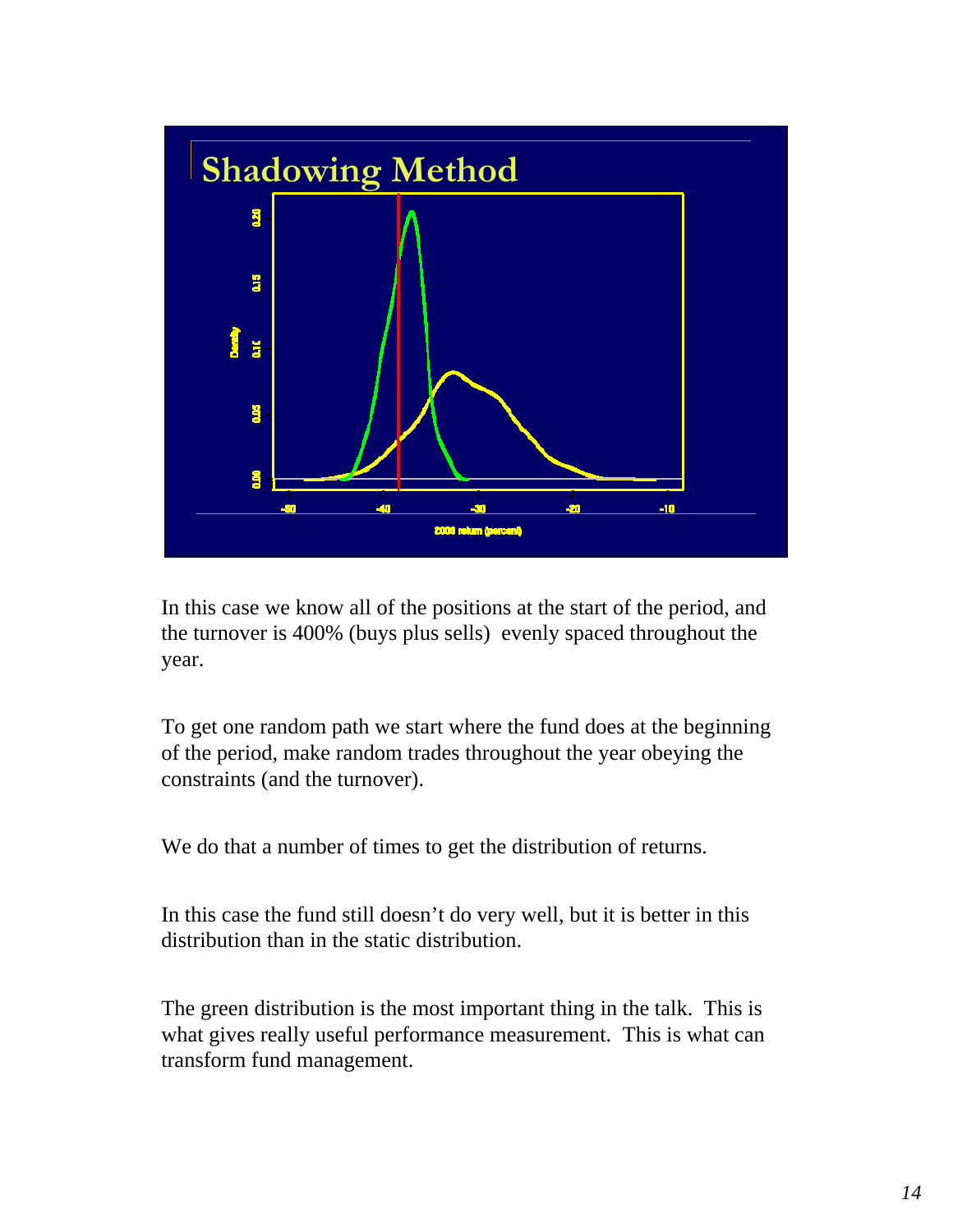

Let's look at this from a different perspective.

This is a sketch of the static method. The x-axis is the time in the time period of interest. Think of the y-axis as the position size of a typical asset. The different lines are different random paths.

Note that the y-axis is position size, not weight. If we plotted weight, then the lines would drift about because the prices change throughout the period.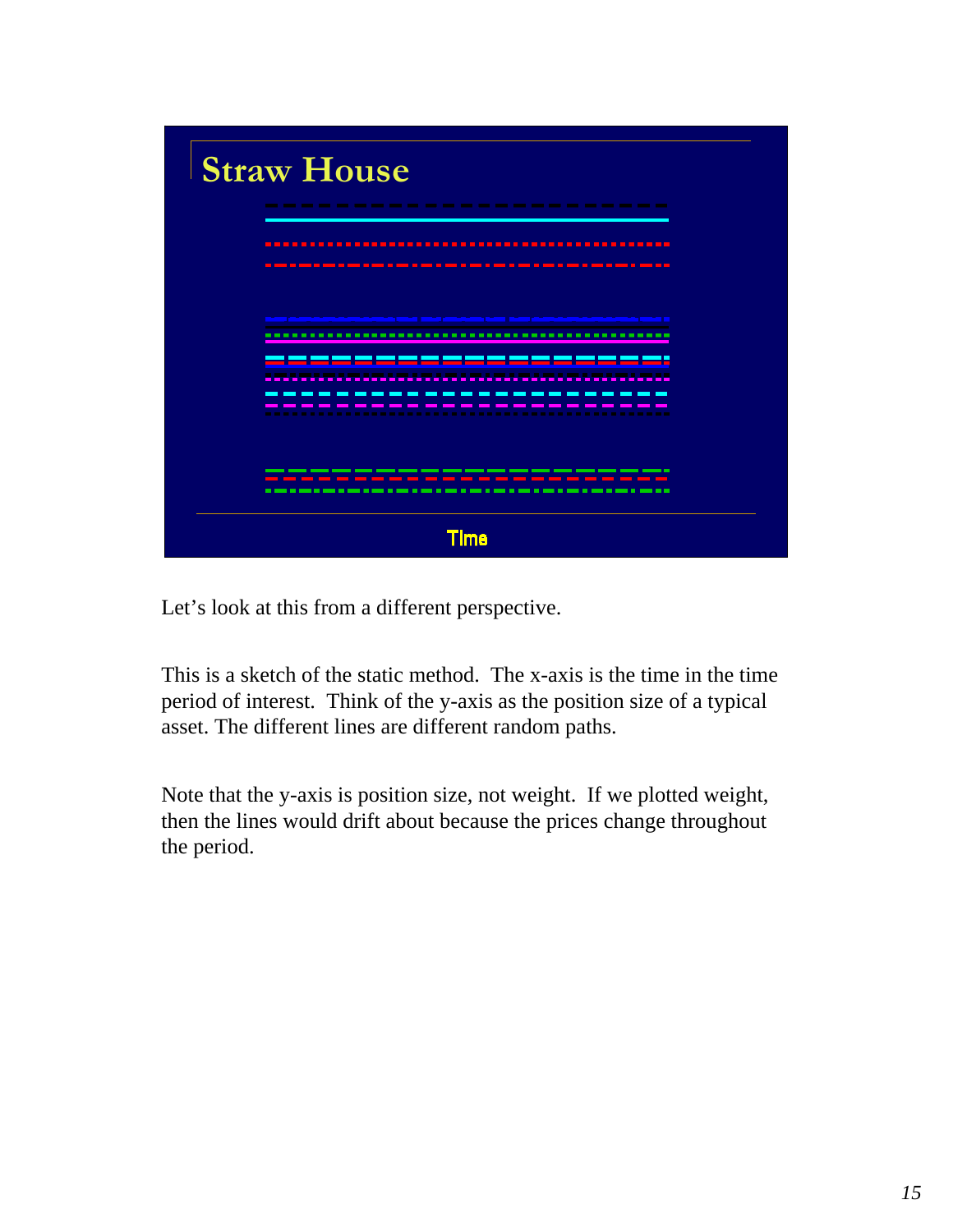

The shadowing method starts at one particular position and then drifts away.

This picture works whether we think of the y-axis as position size or as weight.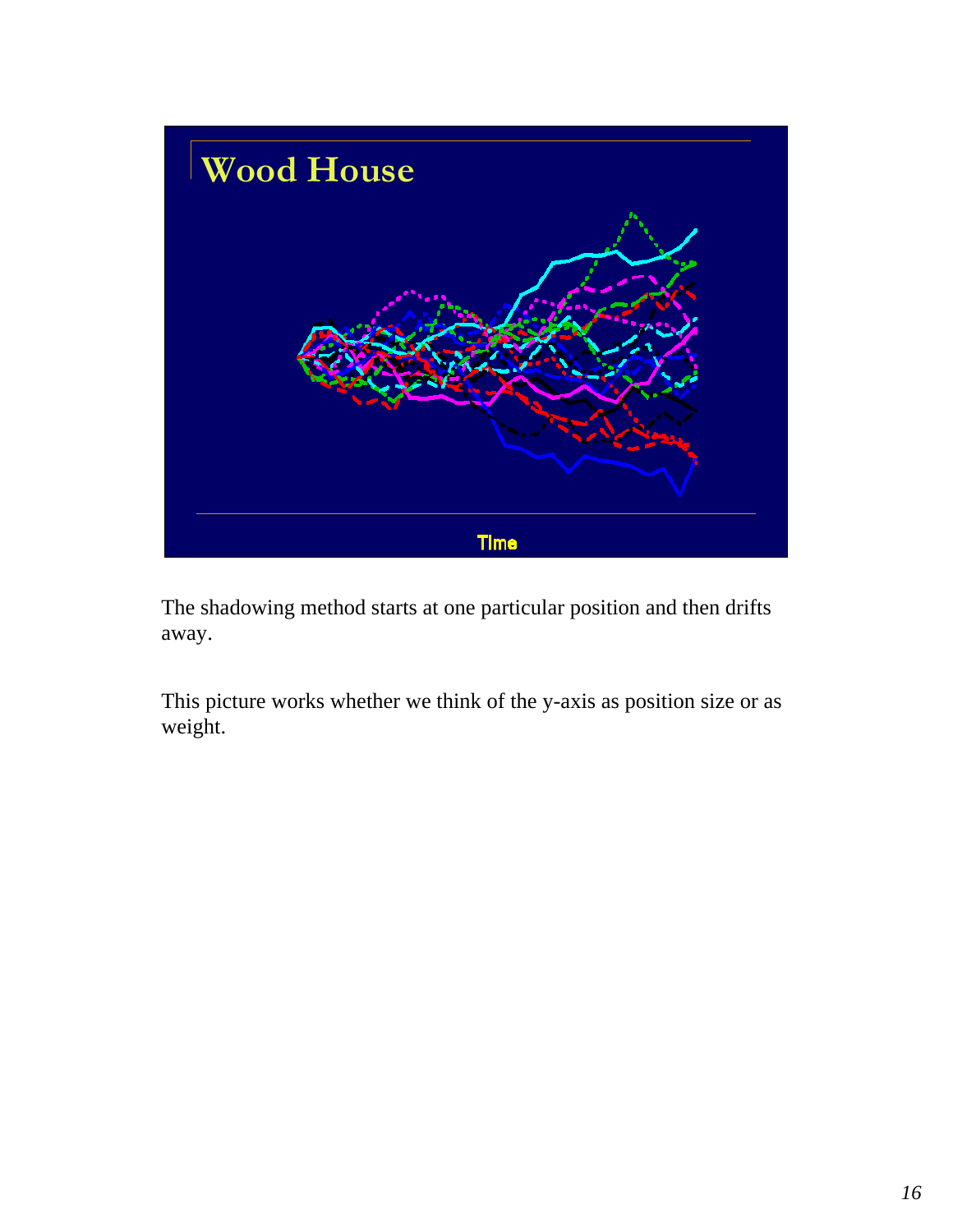

The toy I wanted to play with is depicted here. What if we knew not only the starting portfolio but also the ending portfolio. How would we generate random paths that start at a particular spot and end with a particular set of weights?

Note that we've changed the meaning of the y-axis for this plot, it is now weights and not position.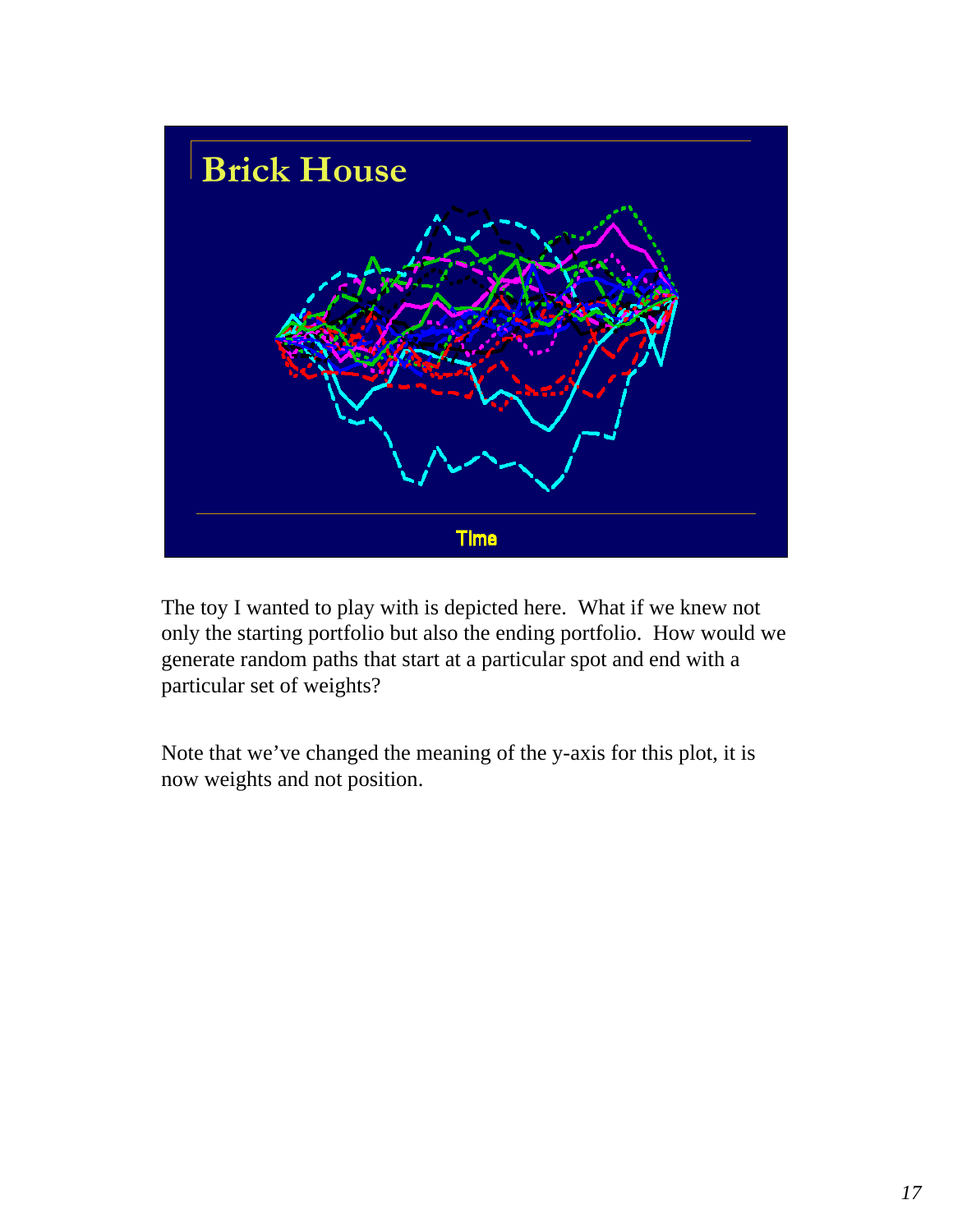

I realised that the key thing in generating such paths was that the distance to the final portfolio had to converge to zero.

Pictured here is the distance profile for our example. It is of interest relative to what we'll see later that the distance is relatively large until the end, and then goes down steeply.

We can generate paths just like with the shadowing method except with one additional constraint: the distance at each point in time is no more than the distance profile (plus epsilon which in the present case was 20 basis points).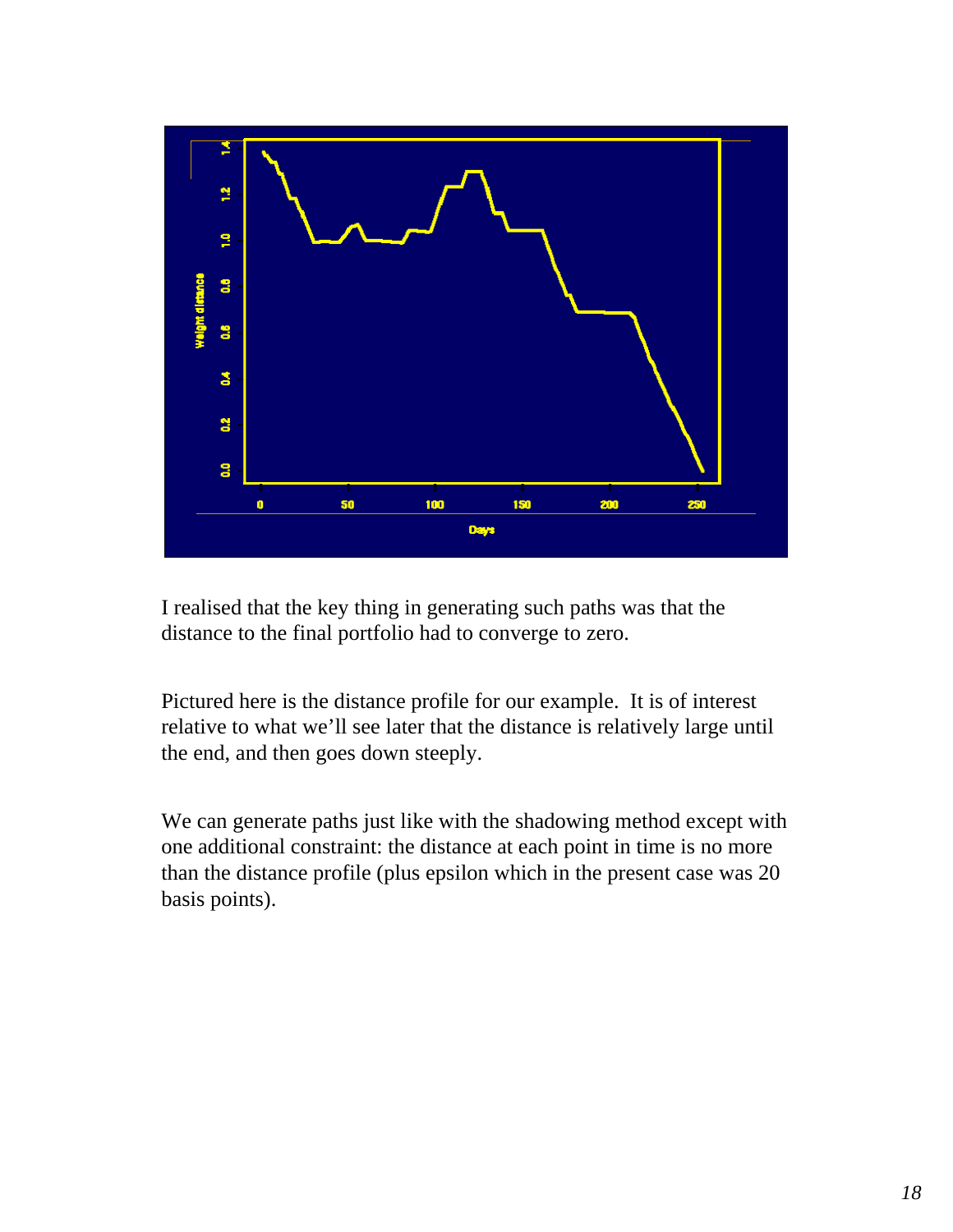

It doesn't make sense to constrain the distance to be smaller than it will be later, so we really want to use the convex hull of the distance profile for our constraints.

This assumes that we know the distance profile when we are generating our random paths. I have some ideas about what to do when we don't know the profile, but suggested approaches are welcome.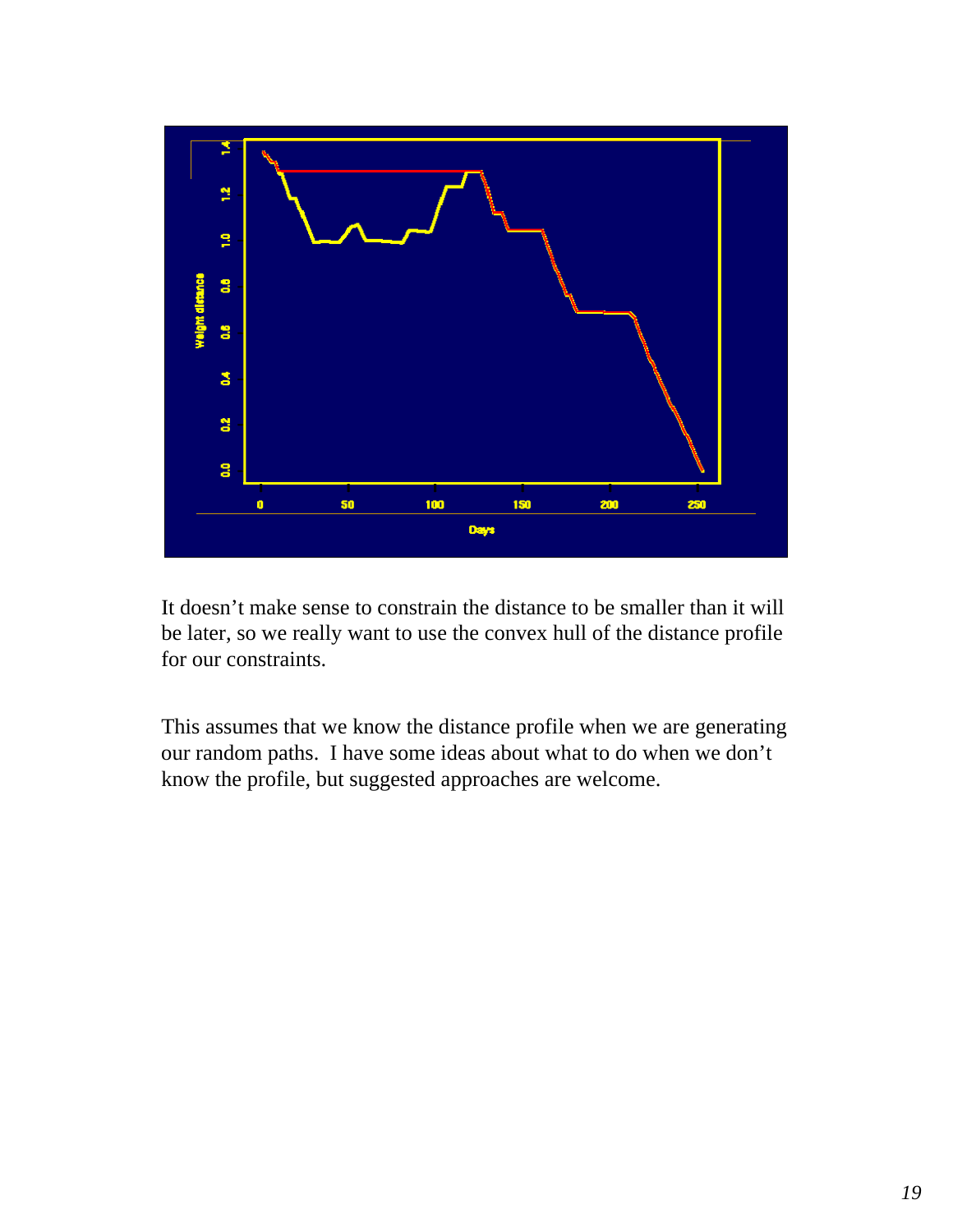

The white distribution is that of the random paths with both the starting and ending portfolios known.

This is doing some sort of performance measurement. But what is it measuring?

It is sort of market timing, but I don't think quite market timing.

If we had selected the ending portfolio in advance (say, 60% equities and 40% fixed income), then it would be measuring market timing.

But the ending portfolio was just where we happened to end, there was no desire to actually end up there.

As far as I can see the white distribution really is just a toy. Perhaps people will come up with cogent uses of the technique, but I don't think I have.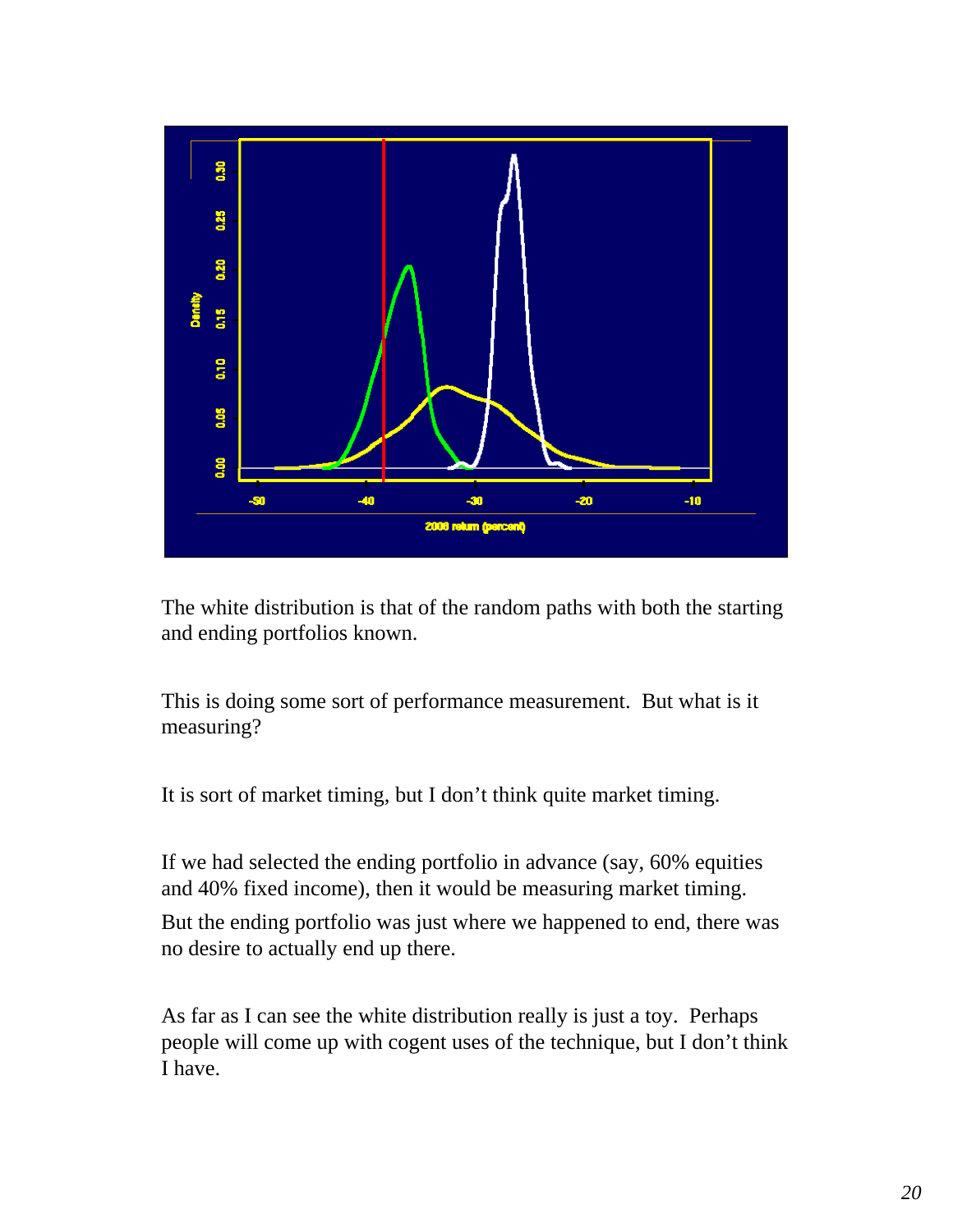

In this picture the red line shows the return of the strategy.

But for the moment pretend that it is the return of the original portfolio for the period. If that were true, then the picture is just what we should expect:

The original portfolio has a return that is in the lower tail of the static distribution. If we deviate slightly from that portfolio, we are likely to go towards the centre of the static distribution. There is a regression effect. So the centre of the green distribution is between the return for the original portfolio and the centre of the static distribution.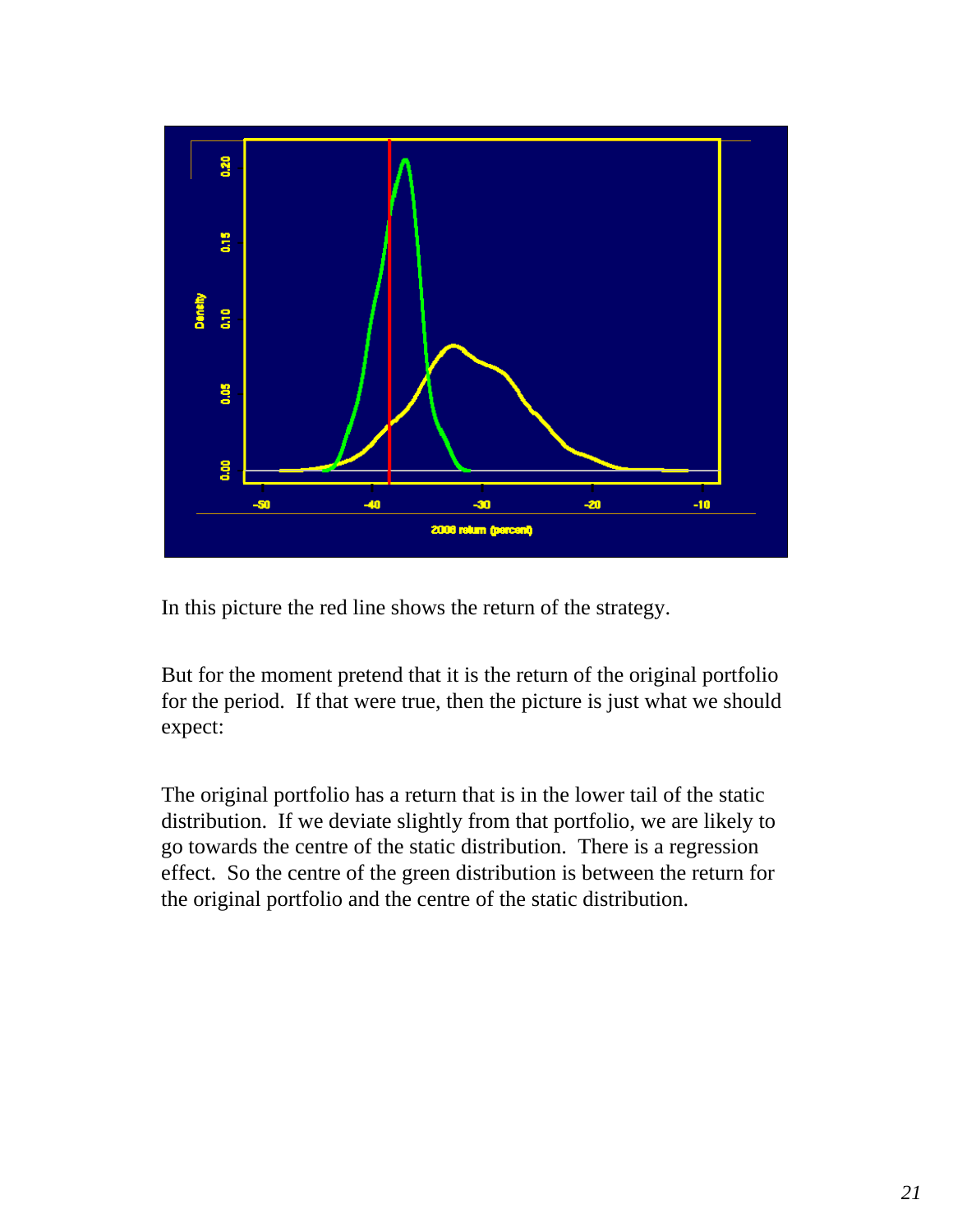

Back to reality. The return of the original portfolio is actually the orange line, and the return of the final portfolio is the pink line.

So the white distribution is in a quite logical location between the return for the original portfolio and the return of the final portfolio.

But the green distribution is weird. The return of the original portfolio is roughly in the centre of the static distribution. So we would expect the green distribution to be sort of centred on the orange line. It isn't.

I don't have any more of an explanation of this than anyone else. All I know to say is that 2008 was very volatile so there is a lot more latitude for unusual results.

A couple people from the audience suggested that it makes sense that the final portfolio has a return in the upper static tail because it is a momentum strategy. The momentum time frame plays a part though.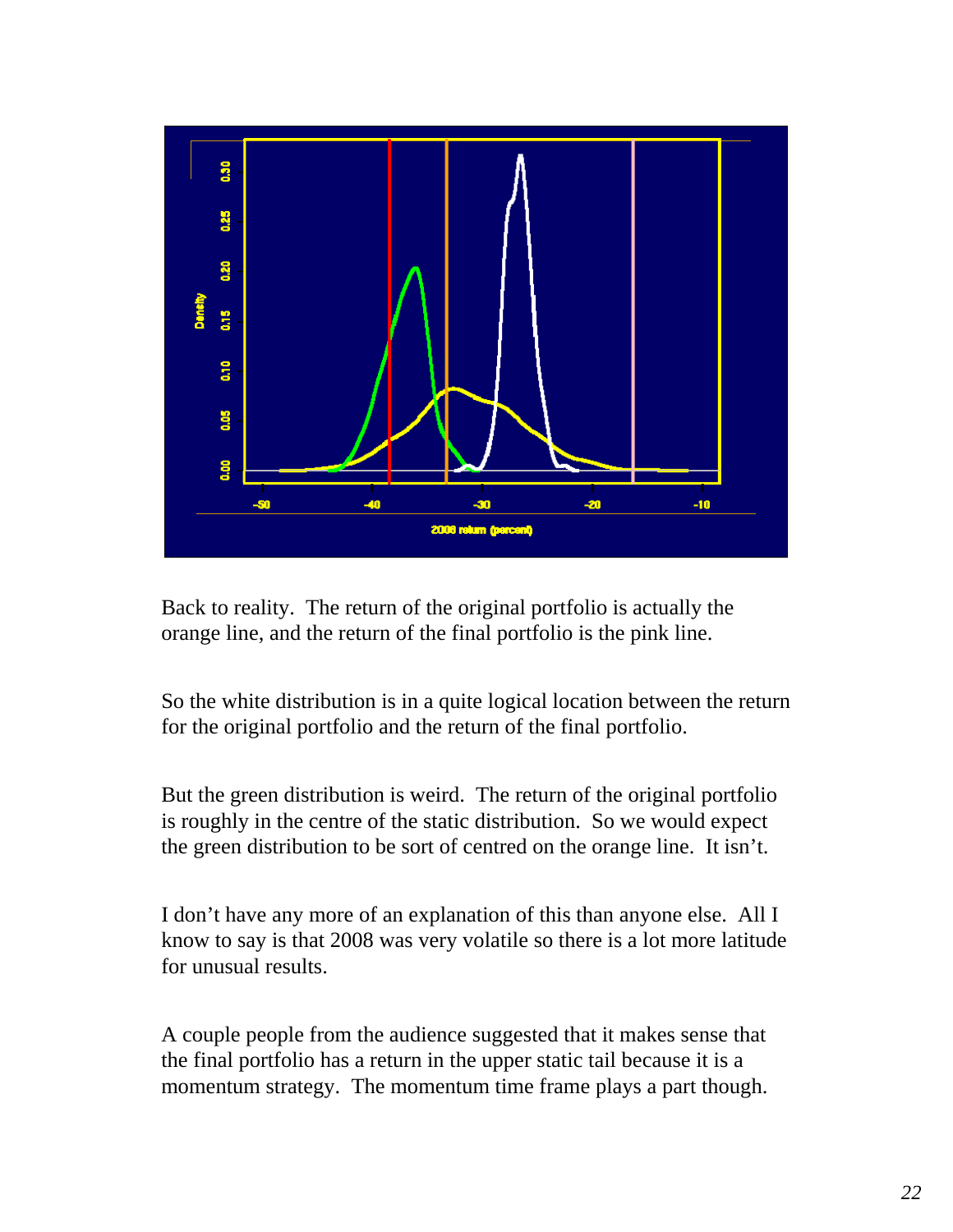

Except that Goldilocks is in a spot of bother.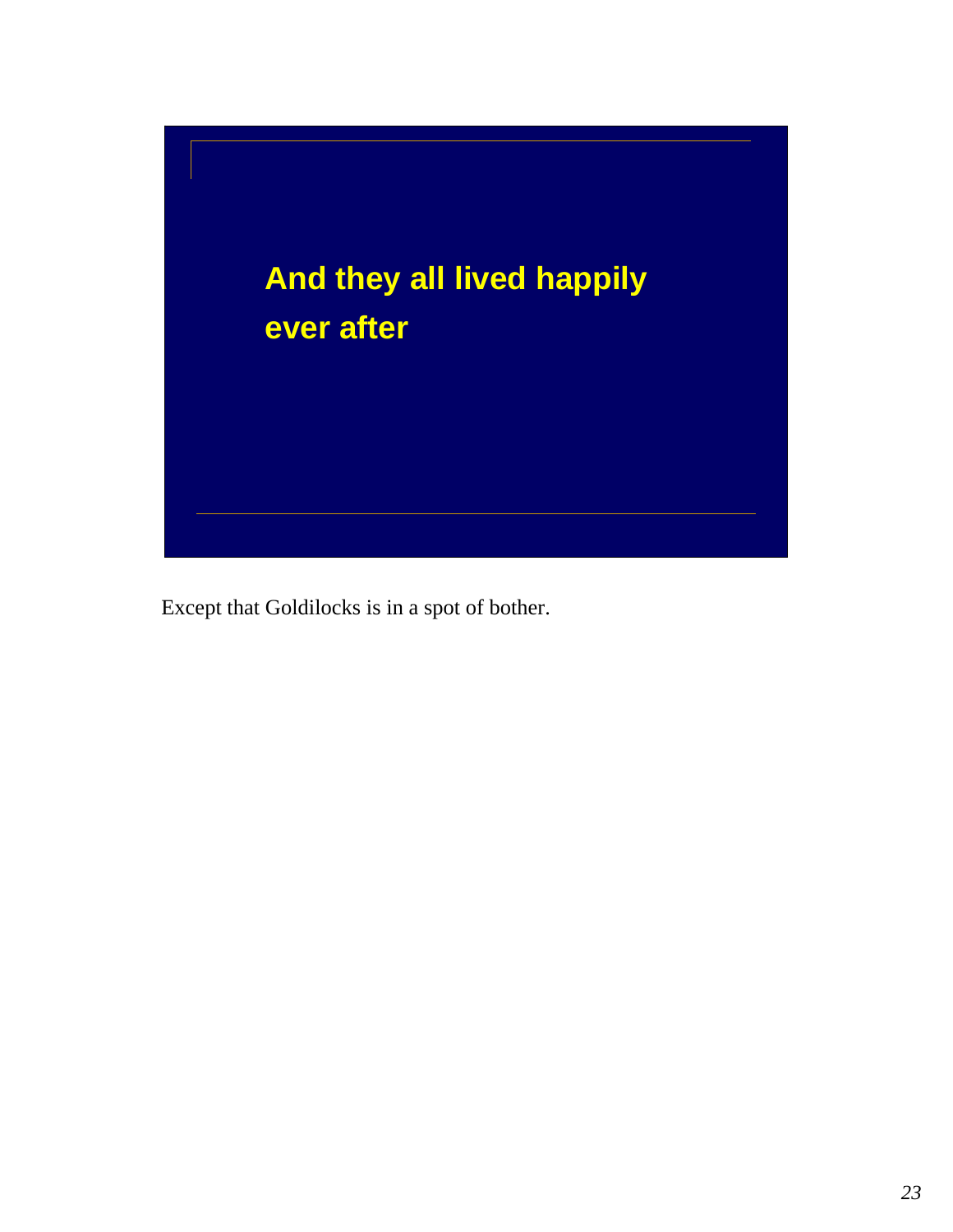

The "right" answer for this is to allocate 20% to each of A and B.

But with the distance we have, an allocation of 40% A and 0% B is optimal as well. As is 0% A and 40% B. Actually anything in between these is optimal. (This is precisely the same as the result that Least Absolute Deviation regression need not have a unique answer.)

We can ensure the "right" answer for this problem by minimising the sum of squared weight differences.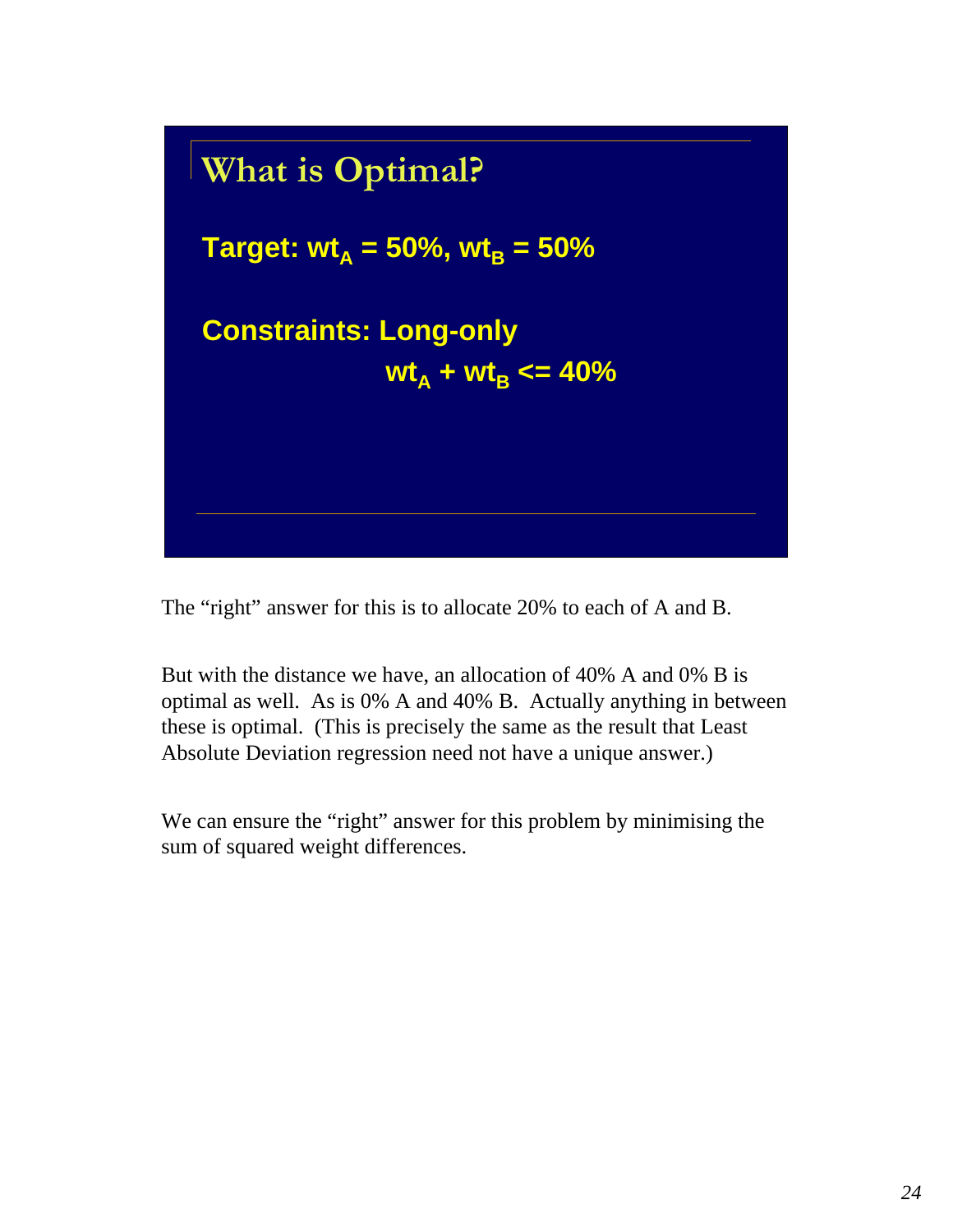

Here is another problem with the same constraints but a different target. The "right" answer is 30% A and 10% B.

The least squares answer is 40% A and 0% B.

To get the "right" answer in this case we need weighted least squares with the weights equal to one over the target weight.